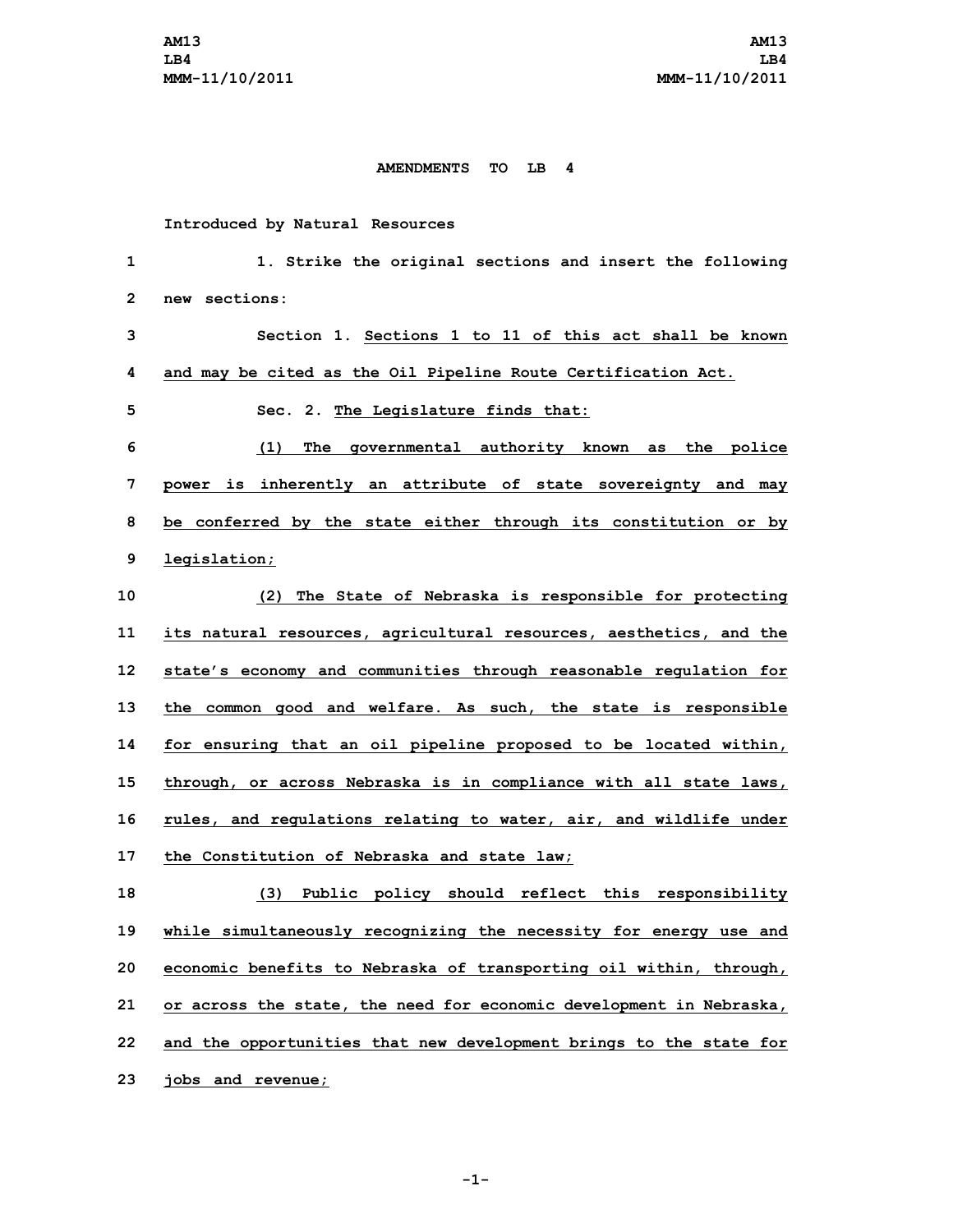|    | <b>AM13</b><br>AM13                                                     |
|----|-------------------------------------------------------------------------|
|    | LB4<br>LB4                                                              |
|    | MMM-11/10/2011<br>MMM-11/10/2011                                        |
| 1  | (4) The State of Nebraska has a compelling interest in                  |
| 2  | protecting the general welfare of its communities and rural areas;      |
| 3  | The water and other natural resources in Nebraska<br>(5)                |
| 4  | increasingly valuable, both economically and<br>will<br>become          |
| 5  | strategically, as the demand for agricultural products for both         |
| 6  | food and fuel increases;                                                |
| 7  | The State of Nebraska has a compelling interest in<br>(6)               |
| 8  | protecting and maintaining its agricultural economy. Irrigation         |
| 9  | is a vital component of the productive agricultural economy of          |
| 10 | Nebraska, as it adds over one billion dollars annually to net           |
| 11 | farm income and increases the gross state product by three billion      |
| 12 | dollars annually. According to a 2007 Census of Agriculture report,     |
| 13 | Nebraska ranks first nationally with about 8.5 million irrigated        |
| 14 | acres;                                                                  |
| 15 | (7)<br>the Nebraska Ground<br>Under<br>Water Management and             |
| 16 | Protection Act, the ownership of water is held by the State             |
| 17 | of Nebraska for the benefit of its residents. Ground water is           |
| 18 | the most valuable natural resources in the state and<br>of<br>is<br>one |

**20 future;**

 **(8) Article XV, section 4, of the Constitution of Nebraska states that the necessity of water for domestic use and for irrigation purposes in the State of Nebraska is <sup>a</sup> natural want. The statutory law and judicial decisions of the Nebraska Supreme Court show <sup>a</sup> clear intention to enforce and maintain <sup>a</sup> rigid economy in the use of public water to secure the greatest benefit possible from the water available for irrigation. The state**

**19 essential to the agricultural economy in Nebraska, now and in the**

**-2-**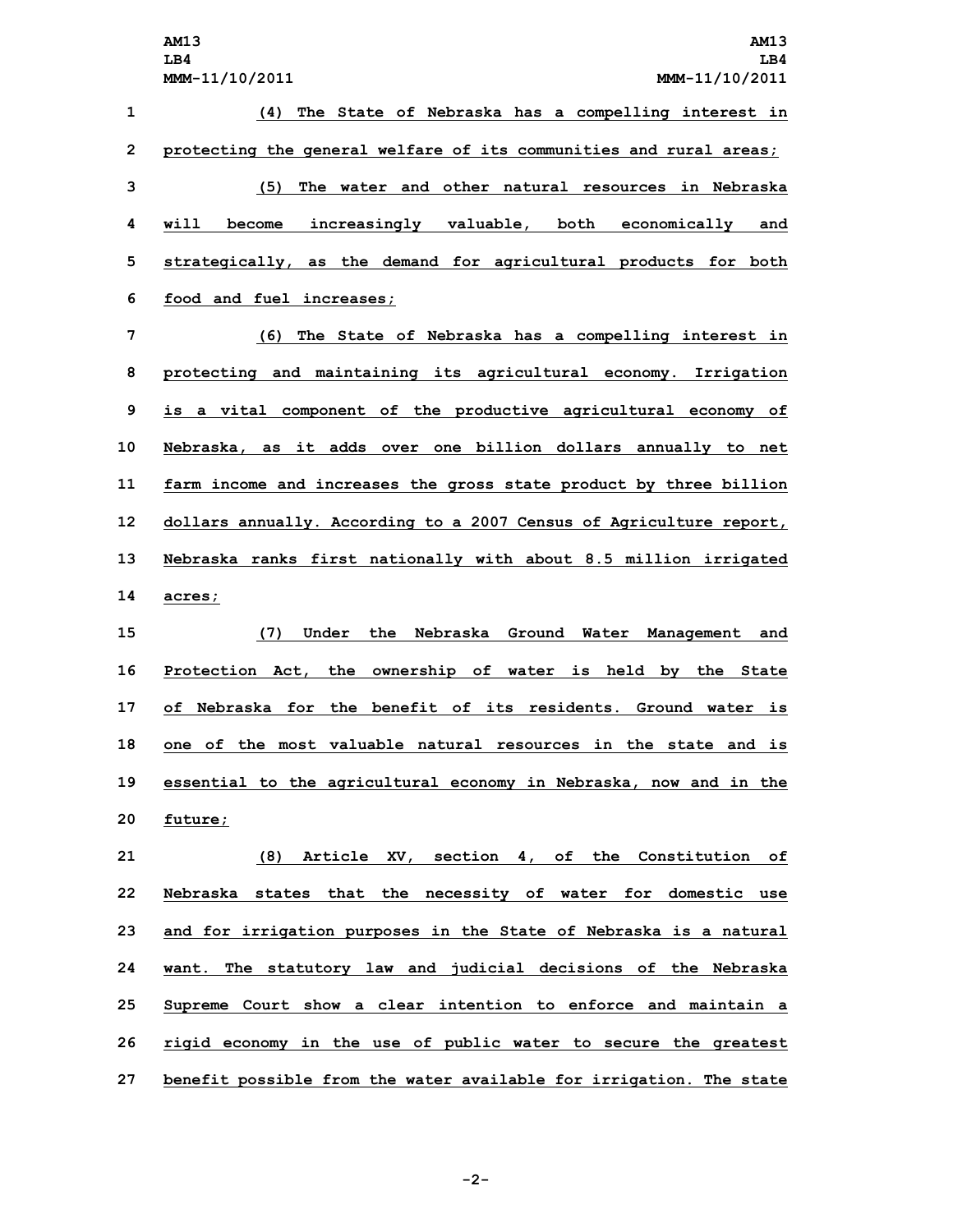**AM13 AM13 LB4 LB4 MMM-11/10/2011 MMM-11/10/2011 has the right, under both the police powers and the Constitution of Nebraska, to regulate the use of natural rivers and streams so that waste is eliminated, In re Water Appropriation Nos. 442A, 461, 462, and 485, 210 Neb. 161, 313 N.W.2d 271 (1981); (9) The State of Nebraska has <sup>a</sup> compelling interest in protecting its resources and environment for economic, aesthetic, recreational, and other purposes; (10) The Governor is required to review programs he or she administers and state agencies are required to utilize their authorities in section 37-807 in furtherance of the purposes of the Nongame and Endangered Species Conservation Act and to take action necessary to insure that actions authorized, funded, or carried out by the state do not jeopardize the continued existence of such endangered or threatened wildlife or wild plants or result in the destruction or modification of critical habitat; (11) Article IV, section 1, of the Constitution of Nebraska authorizes the Legislature to delegate to the Governor the duty to administer certain statutes and programs; (12) The Legislature is exclusively authorized to delegate the power of eminent domain and restrict or limit the extent of its use, Burnett v. Central Nebraska Public Power and Irrigation District, 147 Neb. 458, 23 N.W.2d 661 (1946); and (13) Article IV, section 6, of the Constitution of Nebraska clearly states that the supreme executive power shall be vested in the Governor, who is to take care that the laws be faithfully executed and the affairs of the state efficiently and economically administered.**

**-3-**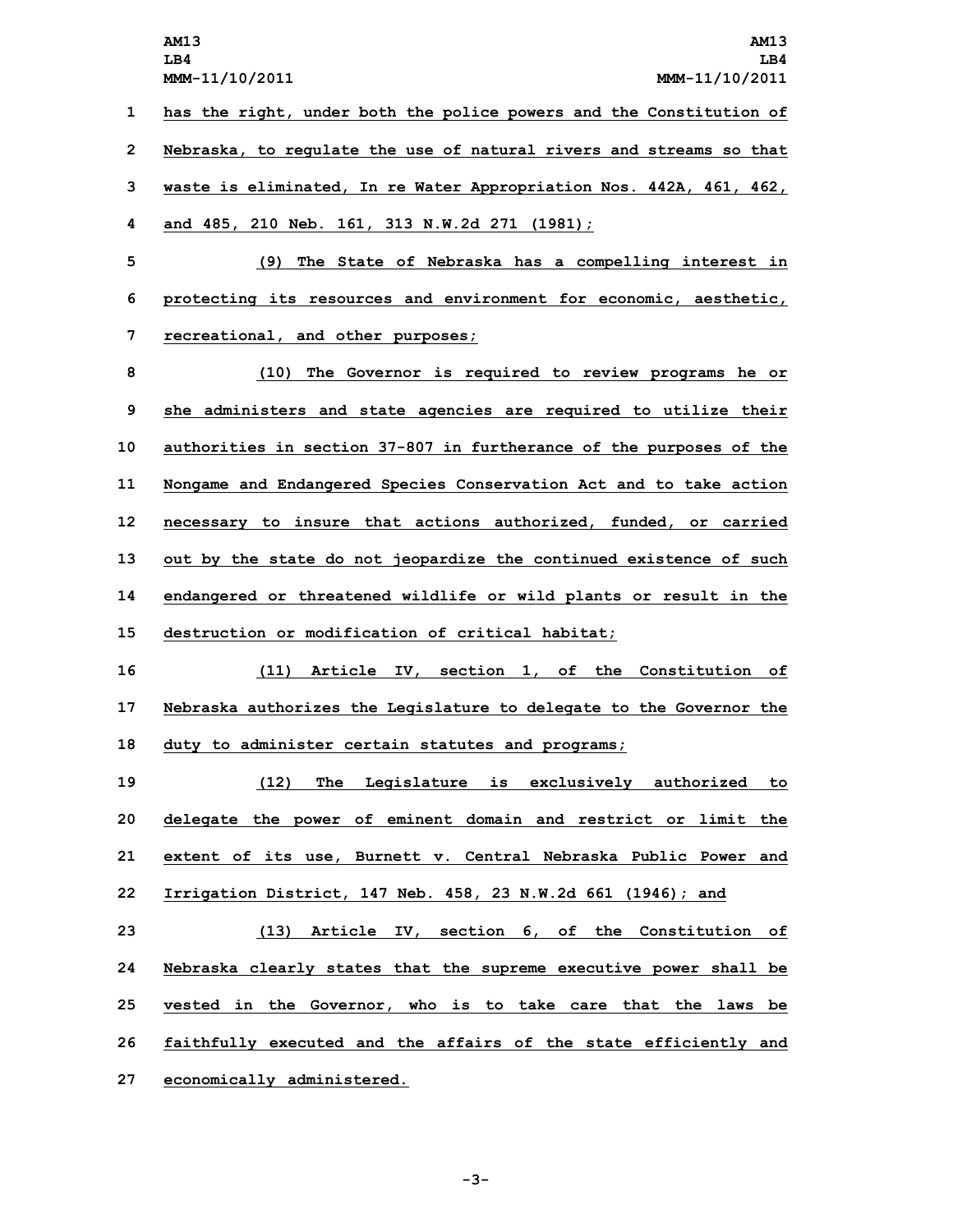**AM13 AM13 LB4 LB4 MMM-11/10/2011 MMM-11/10/2011 Sec. 3. The purpose of the Oil Pipeline Route Certification Act is to provide <sup>a</sup> coordinated and efficient certification procedure for the state, acting through the Governor, to ensure the preservation and protection of Nebraska's interests in the general welfare, economy, agricultural resources, communities, recreational resources, environment, wildlife, and all natural resources whenever an oil pipeline is proposed to be placed within, through, or across Nebraska. Sec. 4. For purposes of the Oil Pipeline Route Certification Act: (1) Department means the Department of Environmental 12 Quality; (2) Oil pipeline means <sup>a</sup> pipeline constructed or operated in Nebraska for the transportation of petroleum, or petroleum components, products, or wastes, including crude oil or any fraction of crude oil, within, through, or across Nebraska, but does not include in-field flowlines and gathering lines; (3) Panel means the panel established to advise the Governor pursuant to section 7 of this act; (4) Pipeline carrier means an individual, <sup>a</sup> company, <sup>a</sup> corporation, an association, or any other legal entity that engages in owning, operating, or managing an oil pipeline; and (5) Route certificate means an Oil Pipeline Route Certificate issued under the Oil Pipeline Route Certification Act. Sec. 5. <sup>A</sup> pipeline carrier shall not construct an oil pipeline within, through, or across Nebraska prior to obtaining <sup>a</sup> route certificate.**

**-4-**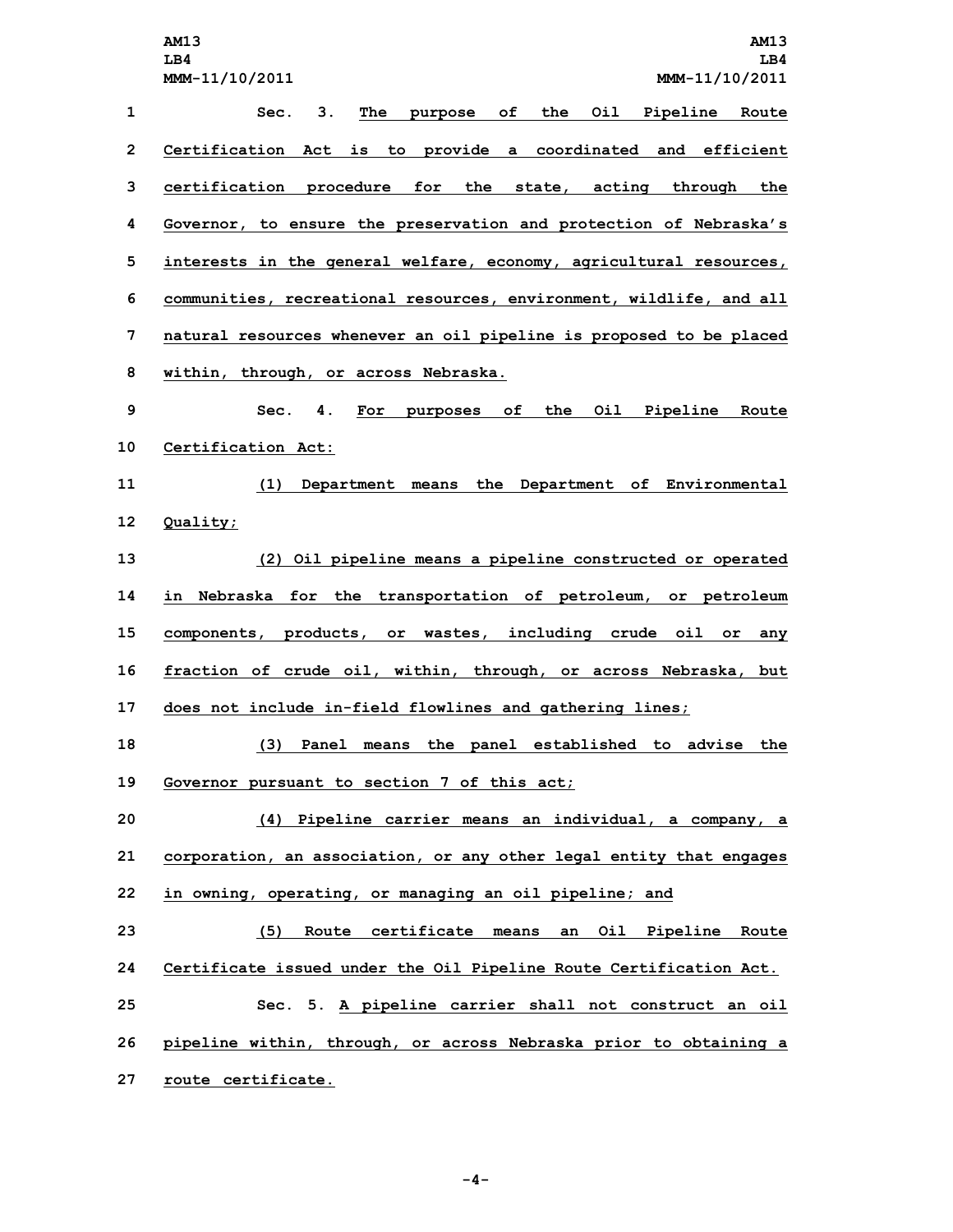**AM13 AM13 LB4 LB4 MMM-11/10/2011 MMM-11/10/2011 Sec. 6. (1) Any pipeline carrier that intends to construct an oil pipeline within, through, or across Nebraska shall apply to the department for <sup>a</sup> route certificate prior to beginning construction. The department shall notify the Governor upon receipt of an application. (2) The application shall be accompanied by <sup>a</sup> written agreement to pay reasonable expenses assessed pursuant to section 11 of this act. The application shall include: (a) The name and address of the applicant and pipeline carrier, owner, and manager, if different; (b) <sup>A</sup> detailed description of the proposed route, including maps and materials the pipeline is proposed to carry; (c) <sup>A</sup> statement describing the reasons for the selection of the route and any alternative routes considered; (d) <sup>A</sup> statement explaining why an existing corridor was not selected as the route; (e) The details of an emergency response plan; (f) An explanation of any precautions that will be taken in any part of the state related to the protection of natural resources, the economy, agricultural resources, and communities or mitigation of the reasonably foreseeable impacts of the construction and operation of the proposed pipeline and reclamation plan; and (g) Any other materials the department may require in any rules and regulations it may adopt. As part of the application, the applicant shall submit any material, reports, or studies submitted by or issued to the**

**-5-**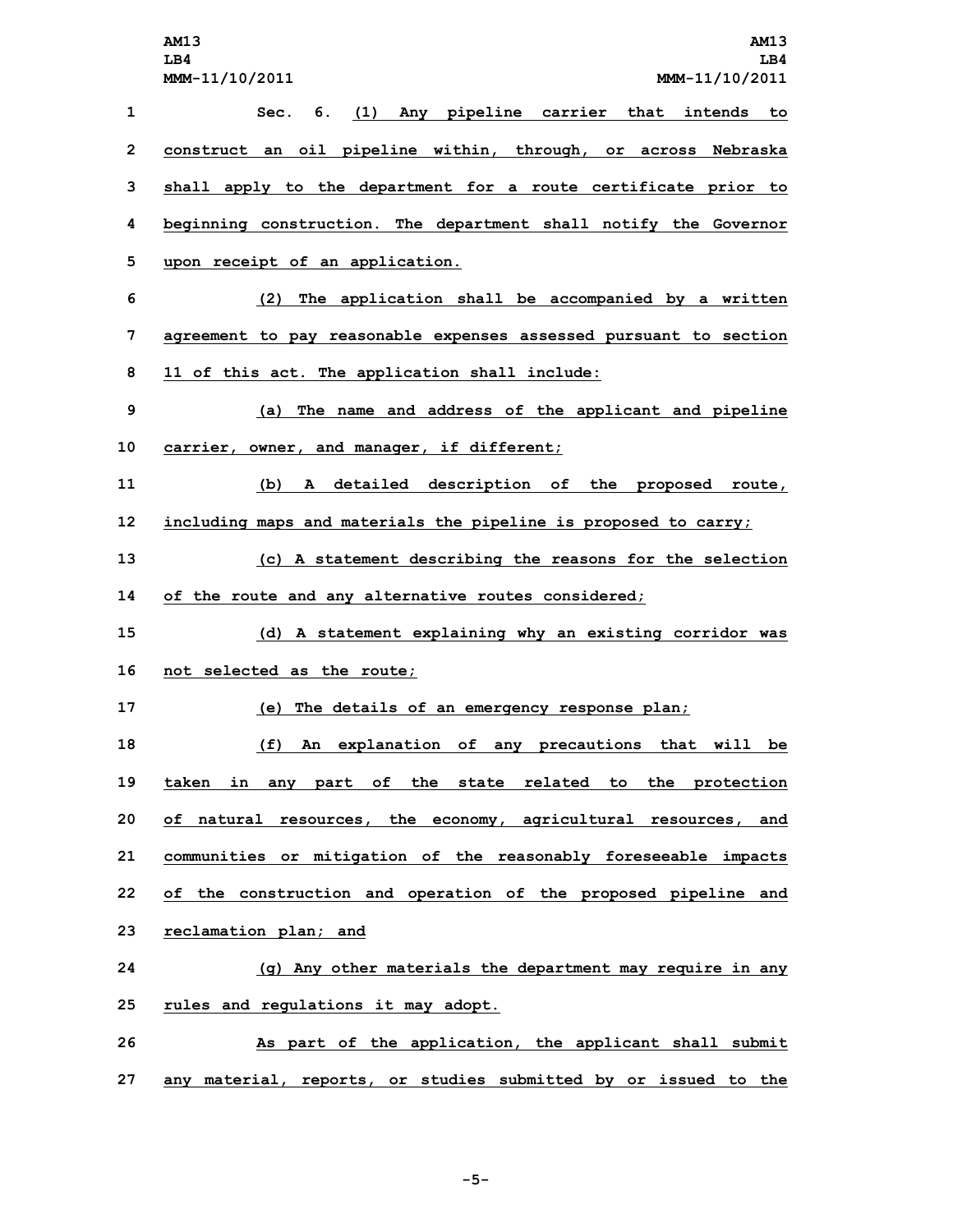## **1 applicant as part of any federal or state permit process.**

 **(3) Within thirty days after receipt of an application, the department shall provide notice and hold <sup>a</sup> public meeting regarding the route of the oil pipeline. The purposes of holding such <sup>a</sup> public meeting shall be to inform the public of the route of the oil pipeline, to solicit public input and opinion, to provide for the applicant to describe the project to the panel and the public, and to provide for the panel to receive evidence regarding the merits of the application. The department shall set <sup>a</sup> date and time for the public meeting to be held at <sup>a</sup> location or locations convenient to the route of the oil pipeline and shall publish <sup>a</sup> notice of such meeting in <sup>a</sup> legal newspaper published in or of general circulation in each county in which the route of the oil pipeline is to be located. The notice shall be published at least ten days prior to the meeting and shall set forth the purpose, date, time, and place of the meeting.**

 **Sec. 7. Within five business days after the effective date of this act, the Governor shall appoint the initial members to the panel as provided in this section to advise the Governor regarding the issuance of <sup>a</sup> route certificate to an applicant. The Lieutenant Governor shall serve as the chairperson of the panel. The members of the panel shall be the Director of Environmental Quality or his or her designee; the Director of Natural Resources or his or her designee; the secretary of the Game and Parks Commission or his or her designee; the executive director of the Public Service Commission or his or her designee; the Director of the Nebraska Oil and Gas Conservation Commission or his or her**

**-6-**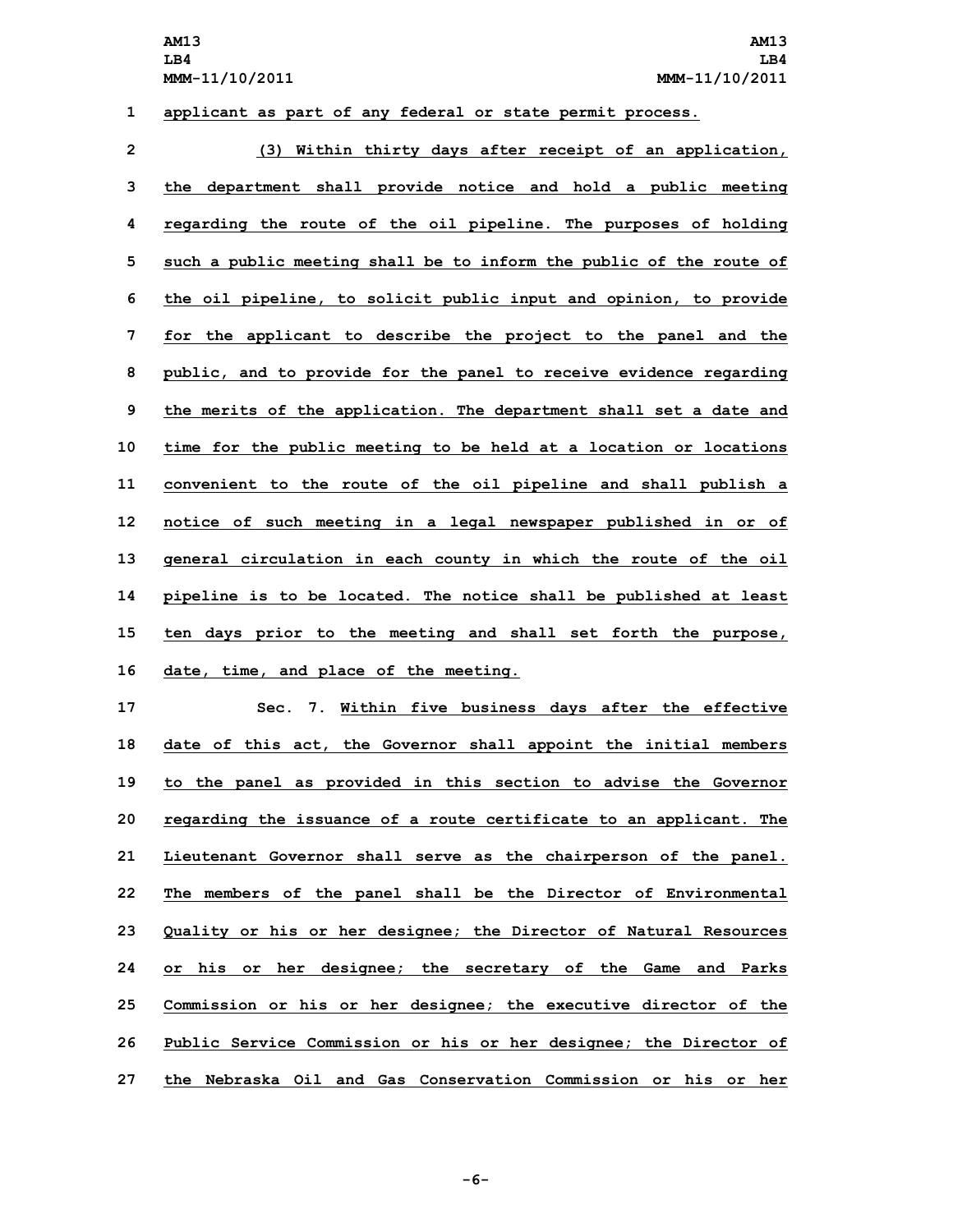**AM13 AM13 LB4 LB4 MMM-11/10/2011 MMM-11/10/2011 designee; one member of <sup>a</sup> county board from each congressional district appointed by the Governor; and one resident landowner from each congressional district appointed by the Governor. The appointed members shall be appointed for staggered three-year terms. At the expiration of the term of an appointed member, the Governor shall appoint <sup>a</sup> successor or reappoint such member. The panel may meet as often as it deems necessary.**

 **Sec. 8. (1) The department may, but is not required to, adopt and promulgate rules and regulations as necessary to carry out the Oil Pipeline Route Certification Act. The department shall provide all necessary administrative support for the work of the 12 panel.**

 **(2) Not later than sixty days after the department receives an application under section 6 of this act, the panel shall submit <sup>a</sup> written recommendation to the Governor regarding the application. The panel shall use all information submitted with the application and may consult with any person with knowledge of the subject matter that the panel determines may be of assistance in evaluating the application. The panel shall consider the following criteria in making its recommendation:**

 **(a) Whether the route of the oil pipeline interferes with the state's responsibility to protect the environment and natural resources and regulate land use and water as prescribed by state law or would have significant adverse impacts on the state's general welfare, economy, agricultural resources and practices, aesthetics, or communities;**

**27 (b) Whether the applicant and the route comply with the**

**-7-**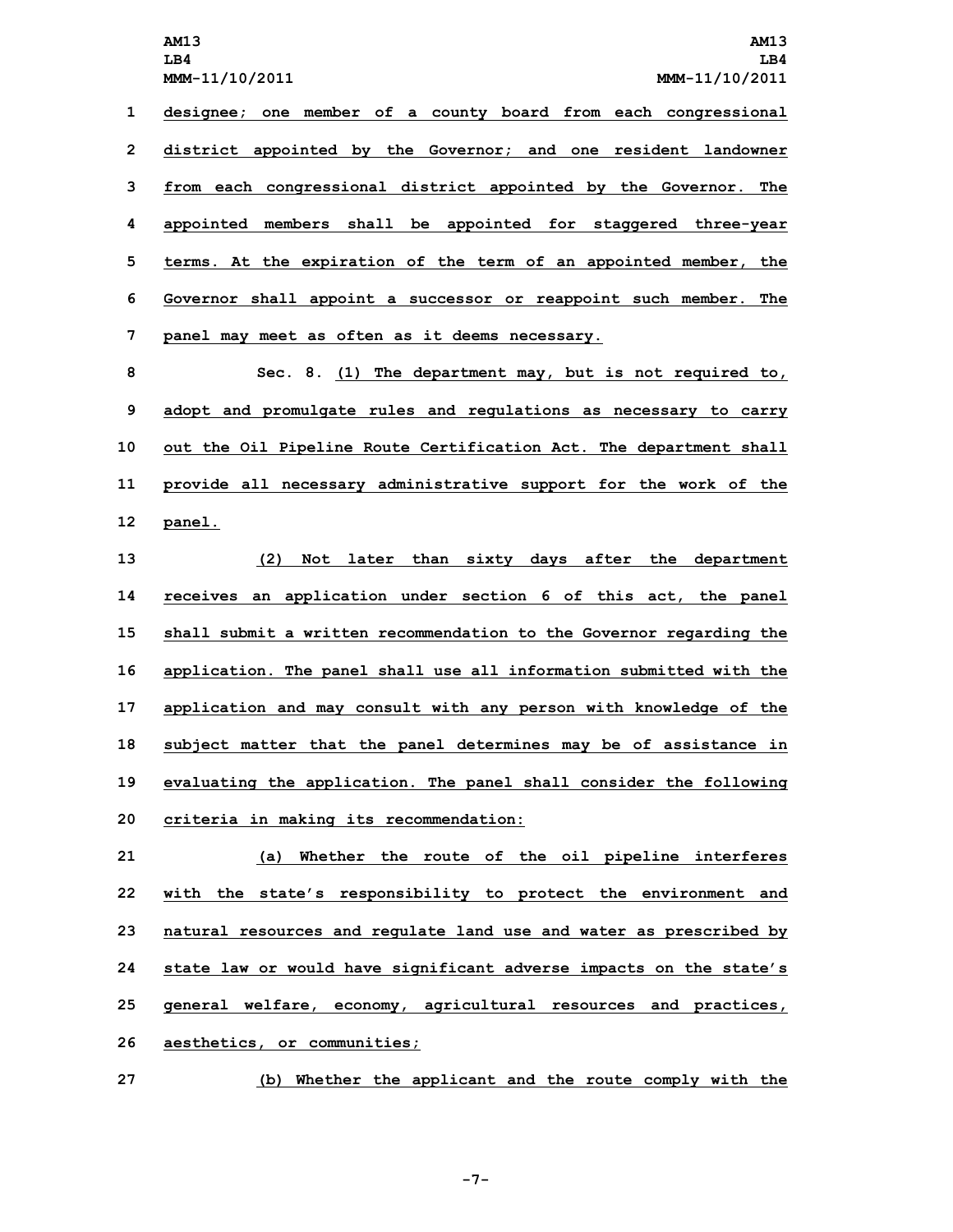**AM13 AM13 LB4 LB4 MMM-11/10/2011 MMM-11/10/2011 Nebraska Ground Water Management and Protection Act; (c) Whether the applicant and the route are likely to violate the Nongame and Endangered Species Conservation Act; (d) Whether the application includes <sup>a</sup> written mitigation plan containing measures the applicant will take to reduce or avoid potentially significant adverse impacts on the environment and ecology of the land, waters, and wildlife of the state; (e) Whether any such mitigation plan would address any significant adverse effects on the state's general welfare, economy, agricultural resources, and communities; (f) Whether any other oil pipeline corridor exists that could feasibly and beneficially be used for the applicant's project and whether the applicant has adequately studied and rejected the use of such corridor, if any; (g) Whether the route would impact the orderly development of the surrounding area; and (h) Whether public comment has been heard and considered regarding the route pursuant to section 6 of this act. (3) If the panel finds that the applicant has affirmatively met each of the criteria in subsection (2) of this section, the panel shall prepare <sup>a</sup> report of its findings and present such report to the Governor, along with its recommendation that the route certificate be issued to the applicant. If the panel finds that the applicant has not met each criteria in subsection (2) of this section, the panel shall prepare <sup>a</sup> report that describes the deficiencies of the application and present such**

**27 report to the Governor, along with its recommendation that the**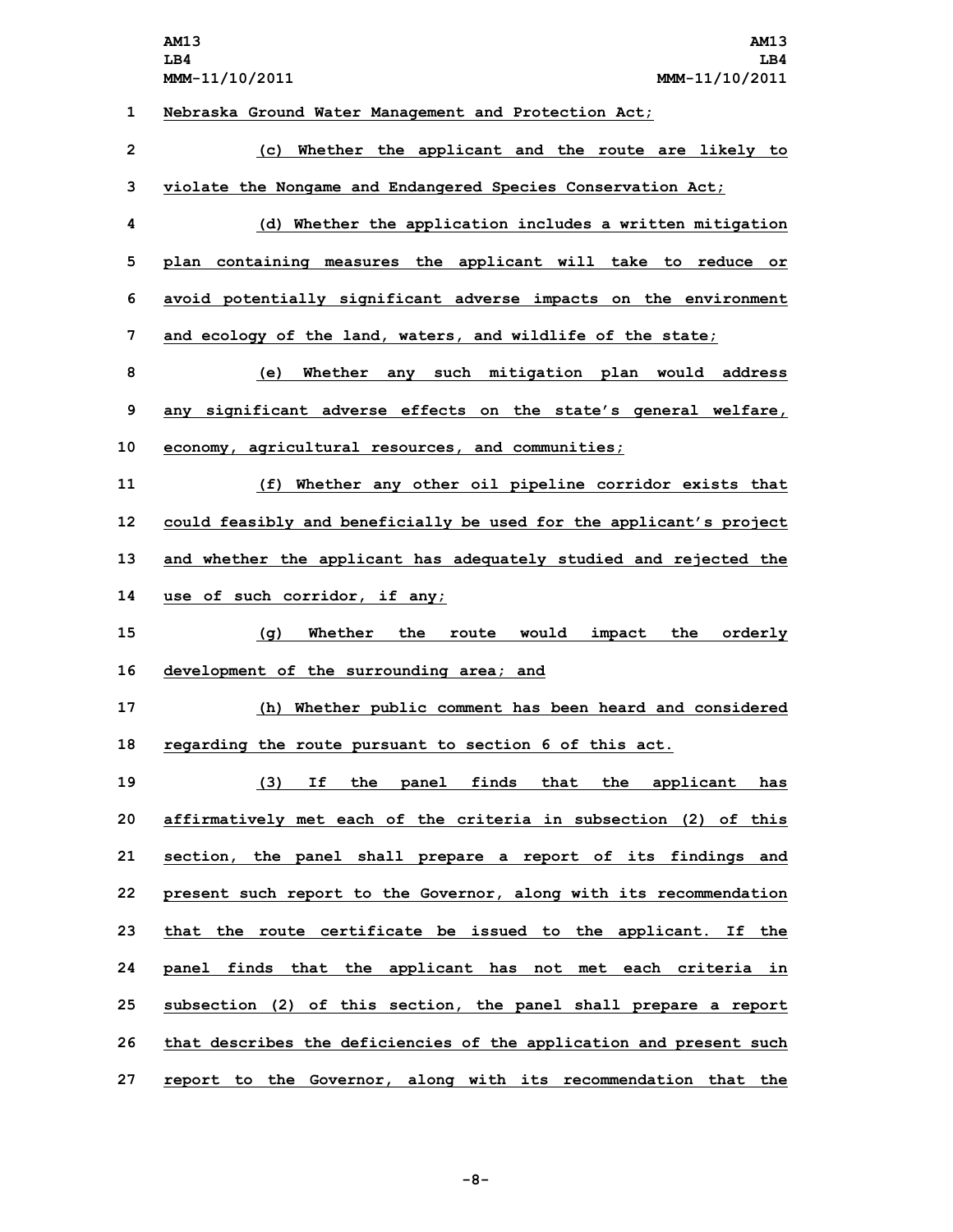**route certificate be denied. Sec. 9. (1) Within thirty days after receiving <sup>a</sup> written recommendation from the panel, the Governor shall either approve or deny an application submitted under the Oil Pipeline Route Certification Act. Upon the Governor's approval, the department shall prepare and issue <sup>a</sup> route certificate to the applicant. Upon denial, the department shall prepare and issue an order stating the same to the applicant. (2) If the Governor denies the application, the applicant may amend the denied application in accordance with the findings of the panel and submit the amended application for consideration within sixty days after issuance of the order denying the certificate. Within thirty days after receipt of the amended application, the panel shall proceed in accordance with section 8 of this act. (3) The Governor's action on the application shall be final. The applicant may appeal the Governor's final order, and the appeal shall be in accordance with the Administrative Procedure 19 Act. Sec. 10. The Oil Pipeline Route Certification Fund is created. The fund shall be administered by the department. The fund shall be used by the department to carry out the Oil Pipeline Route Certification Act. Any money in the fund available for investment**

**25 the Nebraska Capital Expansion Act and the Nebraska State Funds 26 Investment Act.**

**24 shall be invested by the state investment officer pursuant to**

**27 Sec. 11. (1) The department shall assess expenses**

**-9-**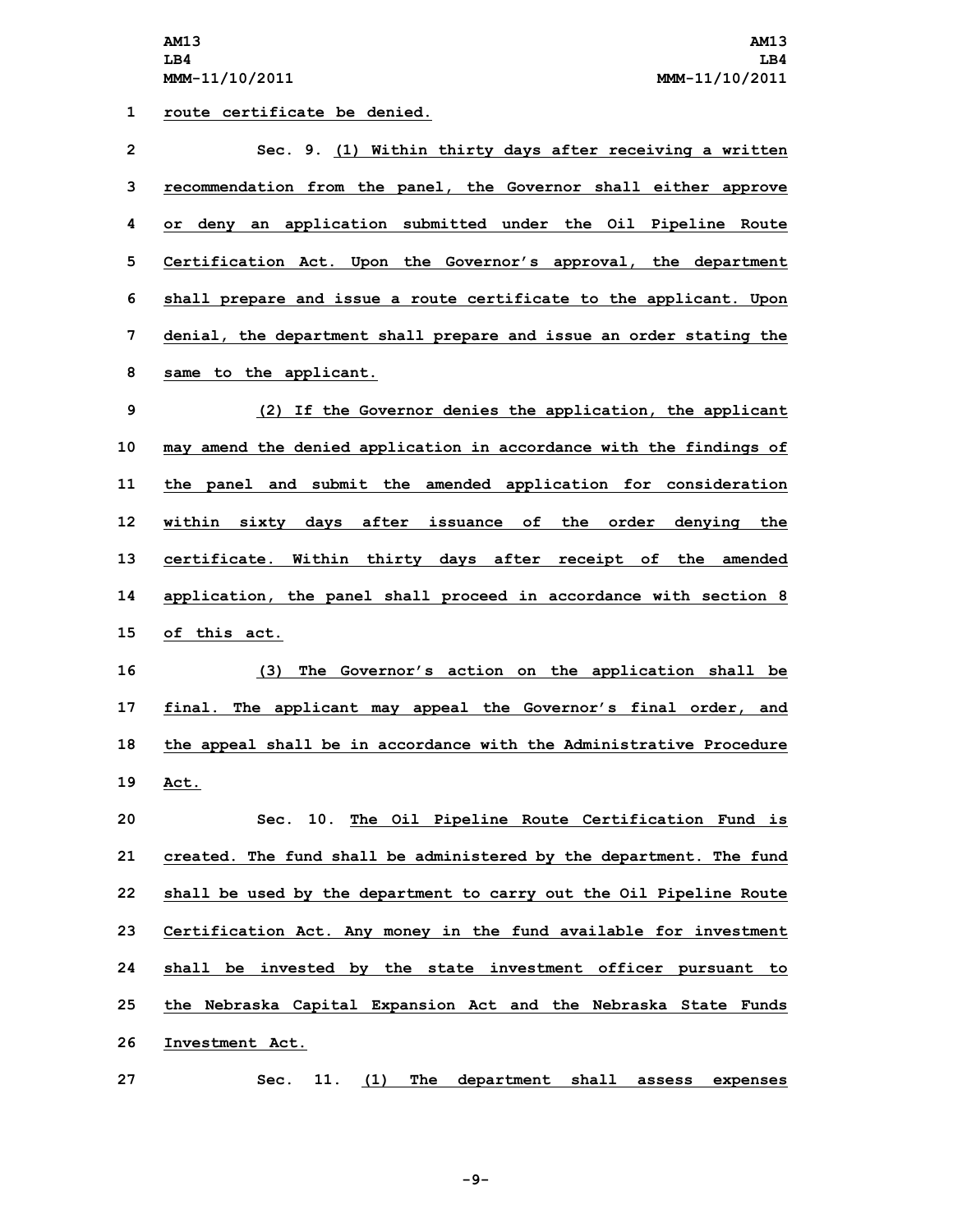**AM13 AM13 LB4 LB4 MMM-11/10/2011 MMM-11/10/2011 reasonably attributable to investigation and the public meeting required by section 6 of this act regarding an application filed under the Oil Pipeline Route Certification Act, including both direct and indirect expenses incurred by the department or its staff, to the applicant as agreed under the act.**

 **(2) The department shall ascertain the expenses of any such investigation and public meeting and by order assess such expenses against the applicant and shall render <sup>a</sup> bill therefor, by United States mail, to the applicant, either at the time of the panel's recommendation to the Governor or from time to time during such application process. Such bill shall constitute notice of such assessment and demand of payment thereof. Upon <sup>a</sup> bill rendered to such applicant, within fifteen days after the mailing thereof, such applicant shall pay to the department the amount of the assessment for which it is billed. The department shall remit the payment to the State Treasurer for credit to the Oil Pipeline Route Certification Fund for the use of the department. The department may render bills in one fiscal year for costs incurred within <sup>a</sup> previous fiscal year.**

 **(3) If any applicant against which an assessment has been made pursuant to this section, within fifteen days after the notice of such assessment, (a) neglects or refuses to pay the same or (b) fails to file objections to the assessment with the department as provided in subsection (4) of this section, the department shall transmit to the State Treasurer <sup>a</sup> certified copy of the notice of assessment, together with notice of neglect or refusal to pay the assessment, and on the same day the department shall mail by**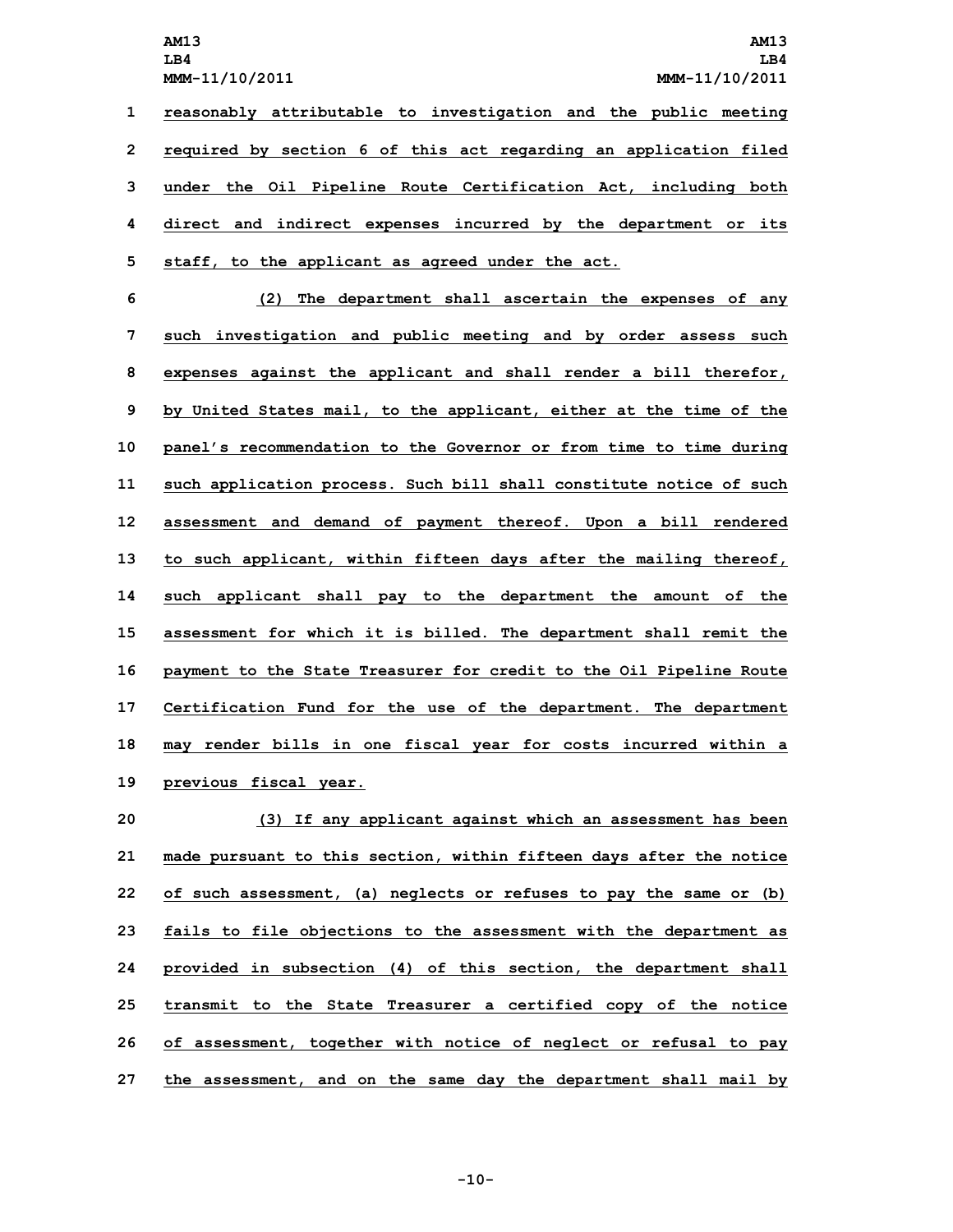**LB4 LB4**

 **registered mail to the applicant against which the assessment has been made <sup>a</sup> copy of the notice which it has transmitted to the State Treasurer. If any such applicant fails to pay such assessment to the State Treasurer within ten days after receipt of such notice and certified copy of such assessment, the assessment shall bear interest at the rate of fifteen percent per annum from and after the date on which the copy of the notice was mailed by registered mail to such applicant.**

 **(4) Within fifteen days after the date of the mailing of any notice of assessment under subsection (2) of this section, the applicant against which such assessment has been made may file with the department objections setting out in detail the grounds upon which the applicant regards such assessment to be excessive, erroneous, unlawful, or invalid. The department shall determine if the assessment or any part of the assessment is excessive, erroneous, unlawful, or invalid and shall render an order upholding, invalidating, or amending the assessment. An amended assessment shall have in all respects the same force and effect as though it were an original assessment.**

 **(5) If any assessment against which objections have been filed is not paid within ten days after service of an order finding that such objections have been overruled and disallowed by the department, the department shall give notice of such delinquency to the State Treasurer and to the applicant in the manner provided for in subsection (3) of this section. The State Treasurer shall then collect the amount of such assessment. If an amended assessment is not paid within ten days after service of the order of the**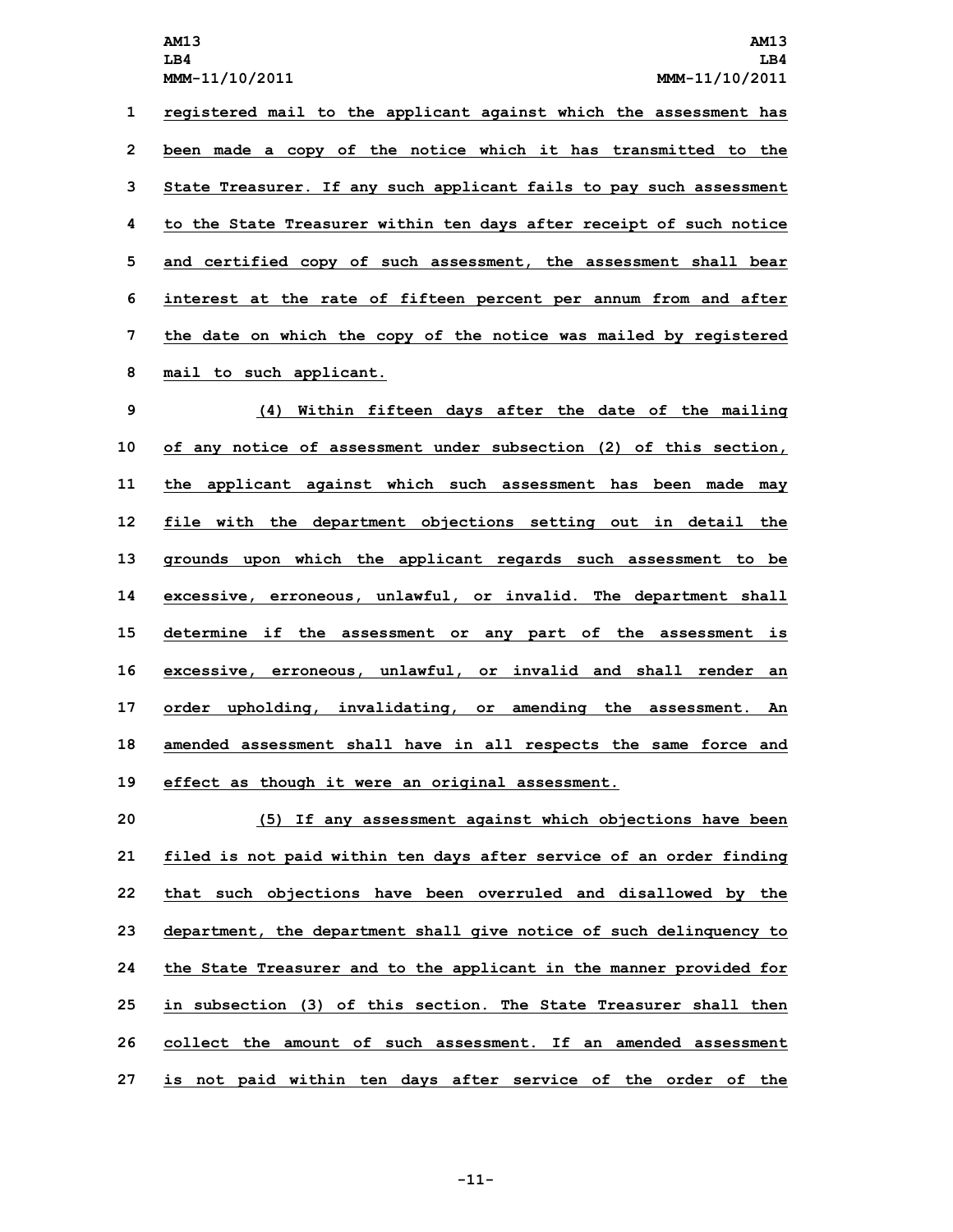**AM13 AM13 LB4 LB4 MMM-11/10/2011 MMM-11/10/2011 department, the department shall notify the State Treasurer and the applicant as in the case of delinquency in the payment of an original assessment. The State Treasurer shall then collect the amount of such assessment as provided in the case of an original assessment.**

**6 Sec. 12. Section 57-1101, Reissue Revised Statutes of 7 Nebraska, is amended to read:**

 **57-1101 Any person engaged in, and any company, corporation, or association formed or created for the purpose of transporting or conveying crude oil, petroleum, gases, or other products thereof in interstate commerce through, or across the State of Nebraska, or intrastate within the State of Nebraska, and desiring or requiring <sup>a</sup> right-of-way or other interest in real estate, and being unable to agree with the owner or lessee of any land, lot, right-of-way, or other property for the amount of compensation for the use and occupancy of so much of any lot, land, real estate, right-of-way, or other property as may be reasonably necessary for the laying, relaying, operation, and maintenance of any such pipeline or the location of any plant or equipment necessary to operate such pipeline, shall have the right to acquire the same for such purpose through the exercise of the power of eminent domain, except that no individual, company, corporation, association, or other legal entity may condemn property after the effective date of this act for an oil pipeline as defined in section 4 of this act unless (1) it has been issued <sup>a</sup> route certificate under the Oil Pipeline Route Certification Act and (2) it has been granted any other Nebraska permit or any federal permit**